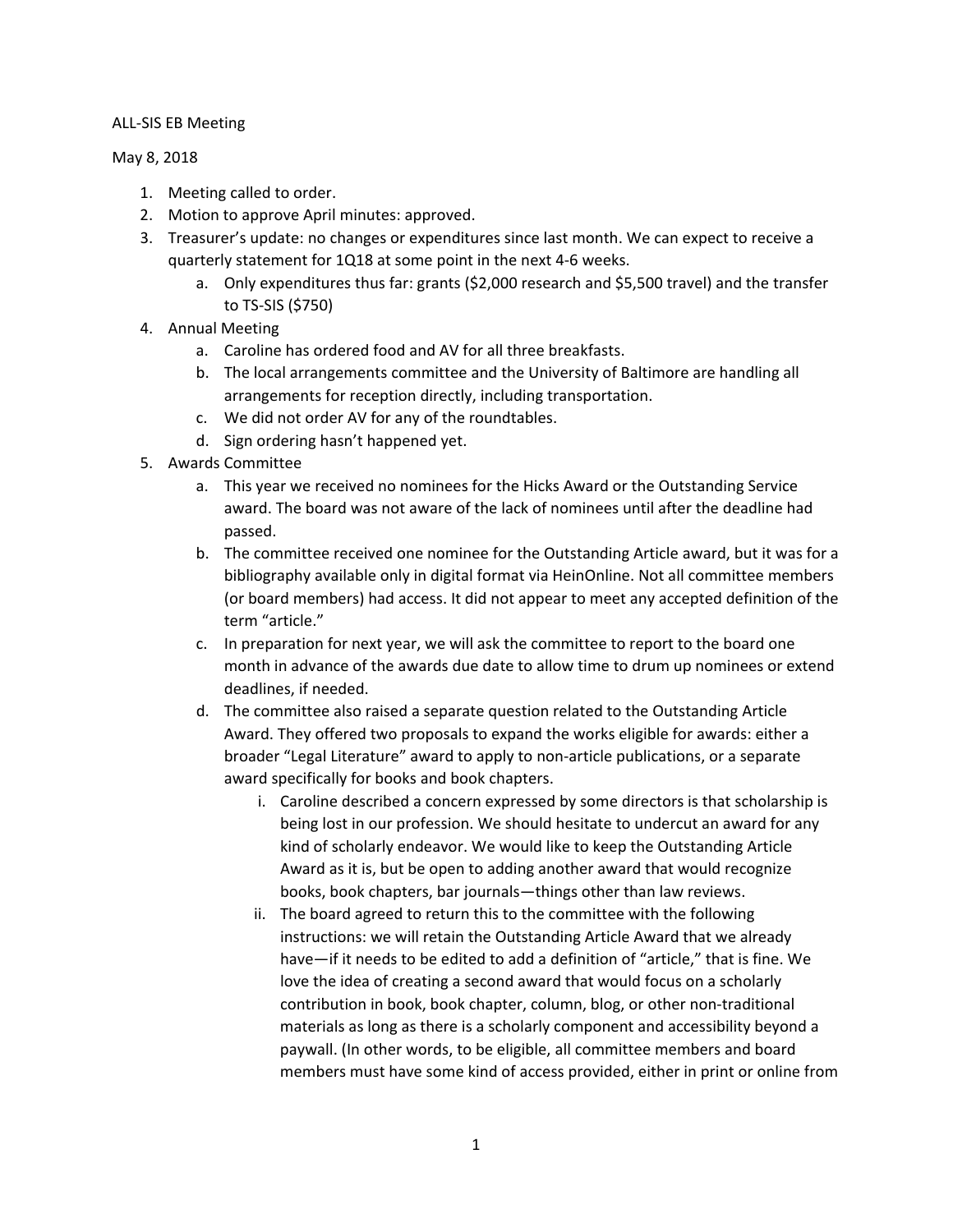the publisher.) We don't want to fix what we saw as a problem this year—we want to set up something positive for the future.

- 1. Genevieve will respond—will ask for turnaround before June 1.
- 6. Business Meeting
	- a. This will likely happen at the end of June.
	- b. Last year we used Kate Irwin-Smiler's webinar platform to host the meeting. Caroline will reach out to Chris Siwa and Kate and see what our options are.
- 7. Updates from SIS Council: The AALL Board met to discuss the task force proposal for TS-SIS and OBS-SIS. The proposal was unsuccessful. There's been further discussion about where to go from there—one plan is to go to the membership with a vote to potentially force funding.
	- a. Prano was heavily involved in this effort. The result is disappointing; some see AALL's leadership as "out of touch" on this issue. We continue to see this as a Special Interest Section issue, as opposed to an issue only for Tech Services. However, at this junction we believe the Tech Services folks can decide what they need and want to ask for, and we will be prepared to offer our support.
	- b. The AALL Board meeting also discussed communication issue and the perceived lack of transparency. Caroline's takeaway was that this was a larger issue among members and within the SISs. This was also not well-received. There seems to have been some conflation of this general problem and the TS/OBS-SIS issue in particular.
- 8. Author Agreements
	- a. I-Wei had asked us about getting copyright for the newsletter; specifically about implementing use of an author agreement modeled on that used by *Law Library Journal*. Caroline reached to Kate Hagen and circulated her response.
		- i. Kate responded: "AALL has two types of releases for content creation. One mirrors the release we use for AALL Spectrum. (Which is the same for LLJ.) This is used when members contribute an article or written piece to a publication. In that case the member retains rights to the "article," while granting AALL publication rights. We have another release for content that is developed as part of an entity project, with multiple contributors. Examples of this would be the AALL Guide to Fair Business Practices for Legal Publishers or the Principles and Standards for Legal Research Competencies. Since these types of products, are not individual articles or works, and also require review and updates for future editions, the copyright is with AALL."
		- ii. We see the Newsletter as being more like *Spectrum* and less like an entity project.
		- iii. We will return this to the Newsletter committee and advise on whether this is something they actively want to fix or adjust (or not) and to propose specific language if they want to make a change.
- 9. Newsletter Editor
	- a. I-Wei has recommended Katie Hanschke to take over the newsletter. She can commit to a four year term and has several specific recommendations for incremental changes, including making the newsletter more web-friendly and reducing the number of issues produced annually.
		- i. Motion to accept I-Wei's recommendation: unanimously approved.